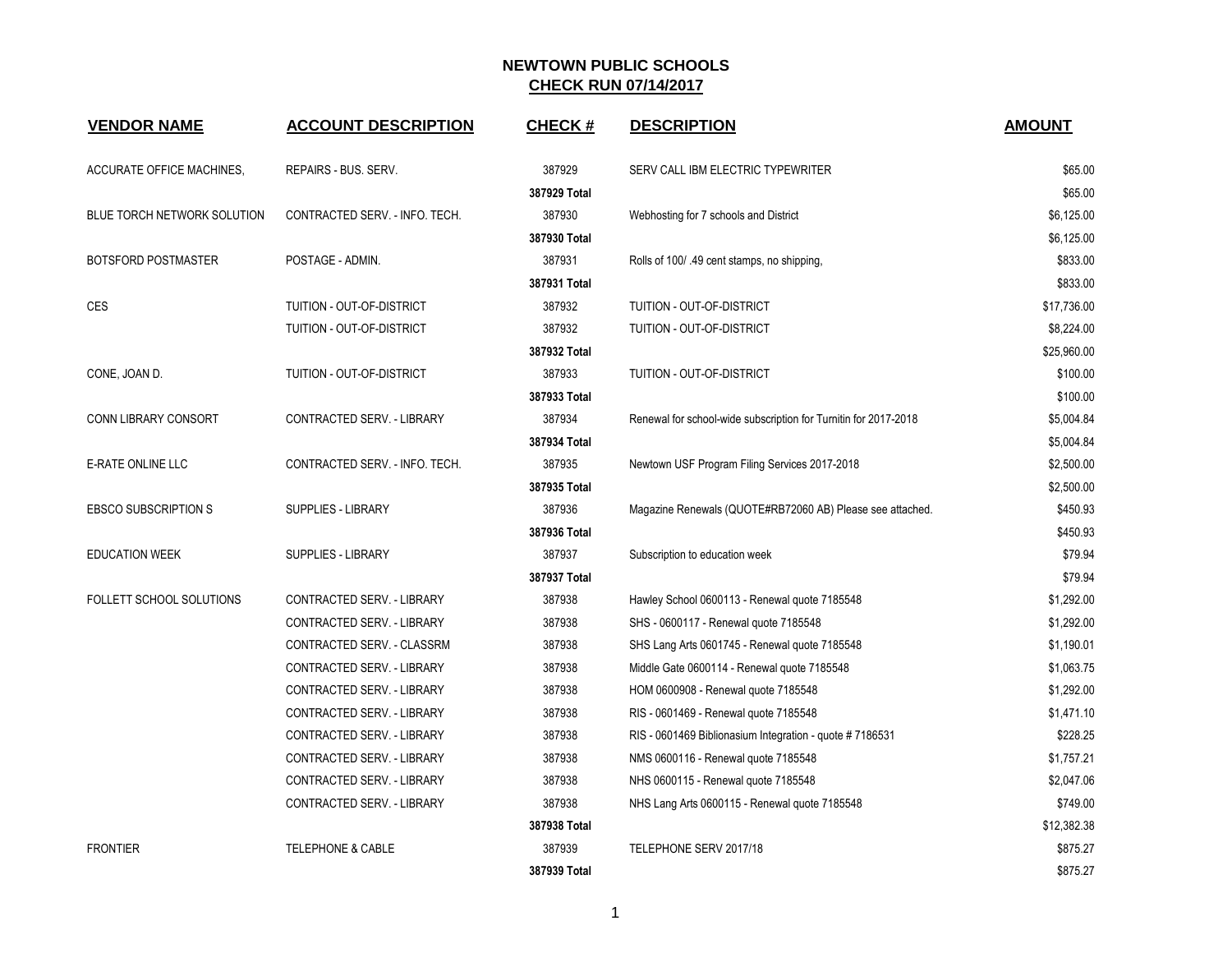| <b>VENDOR NAME</b>           | <b>ACCOUNT DESCRIPTION</b>         | <b>CHECK#</b> | <b>DESCRIPTION</b>                                                | <b>AMOUNT</b> |
|------------------------------|------------------------------------|---------------|-------------------------------------------------------------------|---------------|
| <b>FRONTIER</b>              | <b>TELEPHONE &amp; CABLE</b>       | 387940        | TELEPHONE SERV 2017/18                                            | \$657.73      |
|                              |                                    | 387940 Total  |                                                                   | \$657.73      |
| <b>FRONTIER</b>              | <b>TELEPHONE &amp; CABLE</b>       | 387941        | TELEPHONE SERV 2017/18                                            | \$2,393.90    |
|                              |                                    | 387941 Total  |                                                                   | \$2,393.90    |
| <b>FRONTIER</b>              | <b>TELEPHONE &amp; CABLE</b>       | 387942        | TELEPHONE SERV 2017/18                                            | \$65.21       |
|                              |                                    | 387942 Total  |                                                                   | \$65.21       |
| <b>GENGRAS CENTER SCHOOL</b> | TUITION - OUT-OF-DISTRICT          | 387943        | TUITION - OUT-OF-DISTRICT                                         | \$10,400.00   |
|                              |                                    | 387943 Total  |                                                                   | \$10,400.00   |
| <b>HOUGHTON MIFFLIN COM</b>  | INSTR. SUPPLIES - SP. ED. PREK-8   | 387944        | SAXON MATH ISBN: 9781600328886                                    | \$196.00      |
|                              | INSTR. SUPPLIES - SP. ED. PREK-8   | 387944        | SAXON MATH ISBN: 9781600323300                                    | \$74.30       |
|                              | INSTR. SUPPLIES - SP. ED. PREK-8   | 387944        | SAXON MATH ISBN: 9781600323188                                    | \$9.80        |
|                              | INSTR. SUPPLIES - SP. ED. PREK-8   | 387944        | <b>SHIPPING</b>                                                   | \$29.42       |
|                              |                                    | 387944 Total  |                                                                   | \$309.52      |
| ICMA RETIREMENT CORPORATE    | PENSION PLAN                       | 387945        | 1ST QTR. ANNUAL PLAN FEE 2017/18                                  | \$250.00      |
|                              |                                    | 387945 Total  |                                                                   | \$250.00      |
| MARKER BOARD PEOPLE,         | <b>INSTR. SUPPLIES - CLASSROOM</b> | 387946        | Student Whiteboard Markers s/1500 - no shipping                   | \$600.00      |
|                              |                                    | 387946 Total  |                                                                   | \$600.00      |
| <b>MORETTI, CHRIS</b>        | MEMBERSHIPS - ADMIN.               | 387947        | <b>ASCD MEMBERSHIP</b>                                            | \$219.00      |
|                              |                                    | 387947 Total  |                                                                   | \$219.00      |
| NAVIANCE INC.                | CONTRACTED SERV. - GUIDANCE        | 387948        | Naviance for Middle School - District Edition                     | \$1,437.50    |
|                              |                                    | 387948 Total  |                                                                   | \$1,437.50    |
| <b>NCSM</b>                  | MEMBERSHIPS - CLASSROOM            | 387949        | Annual E-Membership                                               | \$70.00       |
|                              |                                    | 387949 Total  |                                                                   | \$70.00       |
| <b>NWEA</b>                  | CONTRACTED SERV. - STAFF DEVELOP.  | 387950        | NWEA MAP Growth: Math Reading and Language                        | \$34,615.00   |
|                              |                                    | 387950 Total  |                                                                   | \$34,615.00   |
| OMEGA INSTITUTE THE          | <b>INSTR. SUPPLIES - ENGLISH</b>   | 387951        | Dorm Room for Sayward Parsons for July 21-23 Mindfulness Workshop | \$368.00      |
|                              |                                    | 387951 Total  |                                                                   | \$368.00      |
| POSTMASTER - NEWTOWN         | POSTAGE - ADMIN.                   | 387952        | Books of Forever Stamps for the 2017/2018 school year             | \$490.00      |
|                              |                                    | 387952 Total  |                                                                   | \$490.00      |
| POWERSCHOOL GROUP LLC        | CONTRACTED SERV. - INFO. TECH.     | 387953        | HS-PS-S-PSSL : Ps SOS SS: Certificate                             | \$400.00      |
|                              | CONTRACTED SERV. - INFO. TECH.     | 387953        | HS-PS-S-PSH: PS SIS Hosting                                       | \$13,596.00   |
|                              |                                    | 387953 Total  |                                                                   | \$13,996.00   |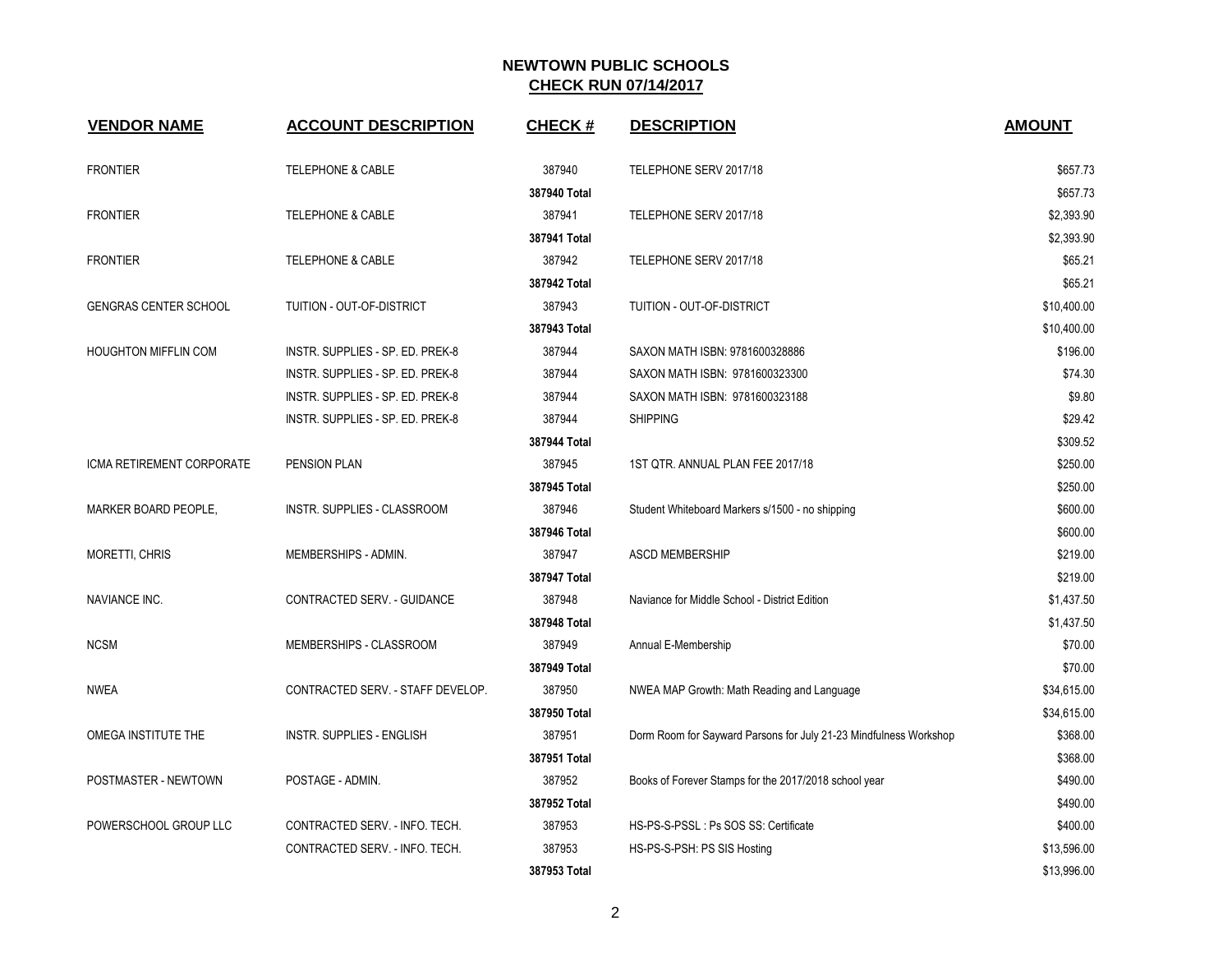| <b>VENDOR NAME</b>         | <b>ACCOUNT DESCRIPTION</b>        | <b>CHECK#</b> | <b>DESCRIPTION</b>                                                | <b>AMOUNT</b> |
|----------------------------|-----------------------------------|---------------|-------------------------------------------------------------------|---------------|
| PROFESSIONAL SOFTWARE FOR  | CONTRACTED SERV. - INFO. TECH.    | 387954        | Professional Software for nurses - Annual support and Maintenance | \$4,755.75    |
|                            |                                   | 387954 Total  |                                                                   | \$4,755.75    |
| RUBICON INTERNATIONAL      | CONTRACTED SERV. - STAFF DEVELOP. | 387955        | Renewal of the Atlas Curriculum Management System.                | \$15,500.00   |
|                            |                                   | 387955 Total  |                                                                   | \$15,500.00   |
| <b>SOLUTIONS EAP</b>       | EMPLOYEE ASSISTANCE PROGRAM       | 387956        | ANNUAL FEE FOR EAP SERV 2017/18                                   | \$600.00      |
|                            |                                   | 387956 Total  |                                                                   | \$600.00      |
| TOOLS4EVER                 | CONTRACTED SERV. - INFO. TECH.    | 387957        | User Management Resource Administrator Automation 6,500 users     | \$2,492.00    |
|                            | CONTRACTED SERV. - INFO. TECH.    | 387957        | Google Mail Connector 6500 UsersPlatinum                          | \$508.00      |
|                            |                                   | 387957 Total  |                                                                   | \$3,000.00    |
| <b>ALARMS BY PRECISION</b> | <b>EMERGENCY REPAIRS - RIS.</b>   | 387958        | LOCK / ALARM EMERG REPAIRS - RIS                                  | \$367.50      |
|                            | <b>EMERGENCY REPAIRS - RIS.</b>   | 387958        | LOCK / ALARM EMERG REPAIRS - RIS                                  | \$125.00      |
|                            |                                   | 387958 Total  |                                                                   | \$492.50      |
| ALL-STAR TRANSPORTATION L  | STUDENT TRAVEL - SPORTS           | 387959        | For travel to baseball and softball games.                        | \$190.00      |
|                            |                                   | 387959 Total  |                                                                   | \$190.00      |
| ALTUS POWER FUNDS, LLC SE  | ELECTRICITY - M.S.                | 387960        | MAY SOLAR 20,252. KWH                                             | \$1,701.17    |
|                            | ELECTRICITY - M.S.                | 387960        | JUN SOLAR 24,671. KWH                                             | \$2,072.36    |
|                            |                                   | 387960 Total  |                                                                   | \$3,773.53    |
| APPLE INC.                 | <b>INSTR. SUPPLIES - MUSIC</b>    | 387961        | 15 INCH MACBOOK PRO-TURBO BOOST PROCESSOR                         | \$79.95       |
|                            | <b>INSTR. SUPPLIES - MUSIC</b>    | 387961        | 15 INCH MACBOOK PRO-TURBO BOOST PROCESSOR                         | \$288.00      |
|                            | <b>INSTR. SUPPLIES - MUSIC</b>    | 387961        | 15 INCH MACBOOK PRO-TURBO BOOST PROCESSOR                         | \$4,058.99    |
|                            |                                   | 387961 Total  |                                                                   | \$4,426.94    |
| AQUARION WATER COMPANY OF  | WATER - M.G.                      | 387962        | <b>WATER 200330675 FIRE LINE</b>                                  | \$1,063.58    |
|                            | WATER - H.S.                      | 387962        | <b>WATER 200327318 FIR LINE</b>                                   | \$1,063.58    |
|                            |                                   | 387962 Total  |                                                                   | \$2,127.16    |
| ASSOCIATED REFUSE HAULERS  | REFUSE REMOVAL                    | 387963        | CARDBOARD RECYCLING 2016-2017                                     | \$58.00       |
|                            | <b>REFUSE REMOVAL</b>             | 387963        | CARDBOARD RECYCLING 2016-2017                                     | \$179.00      |
|                            | REFUSE REMOVAL                    | 387963        | CARDBOARD RECYCLING 2016-2017                                     | \$154.00      |
|                            | <b>REFUSE REMOVAL</b>             | 387963        | CARDBOARD RECYCLING 2016-2017                                     | \$190.00      |
|                            | <b>REFUSE REMOVAL</b>             | 387963        | CARDBOARD RECYCLING 2016-2017                                     | \$197.00      |
|                            | <b>REFUSE REMOVAL</b>             | 387963        | CARDBOARD RECYCLING 2016-2017                                     | \$197.00      |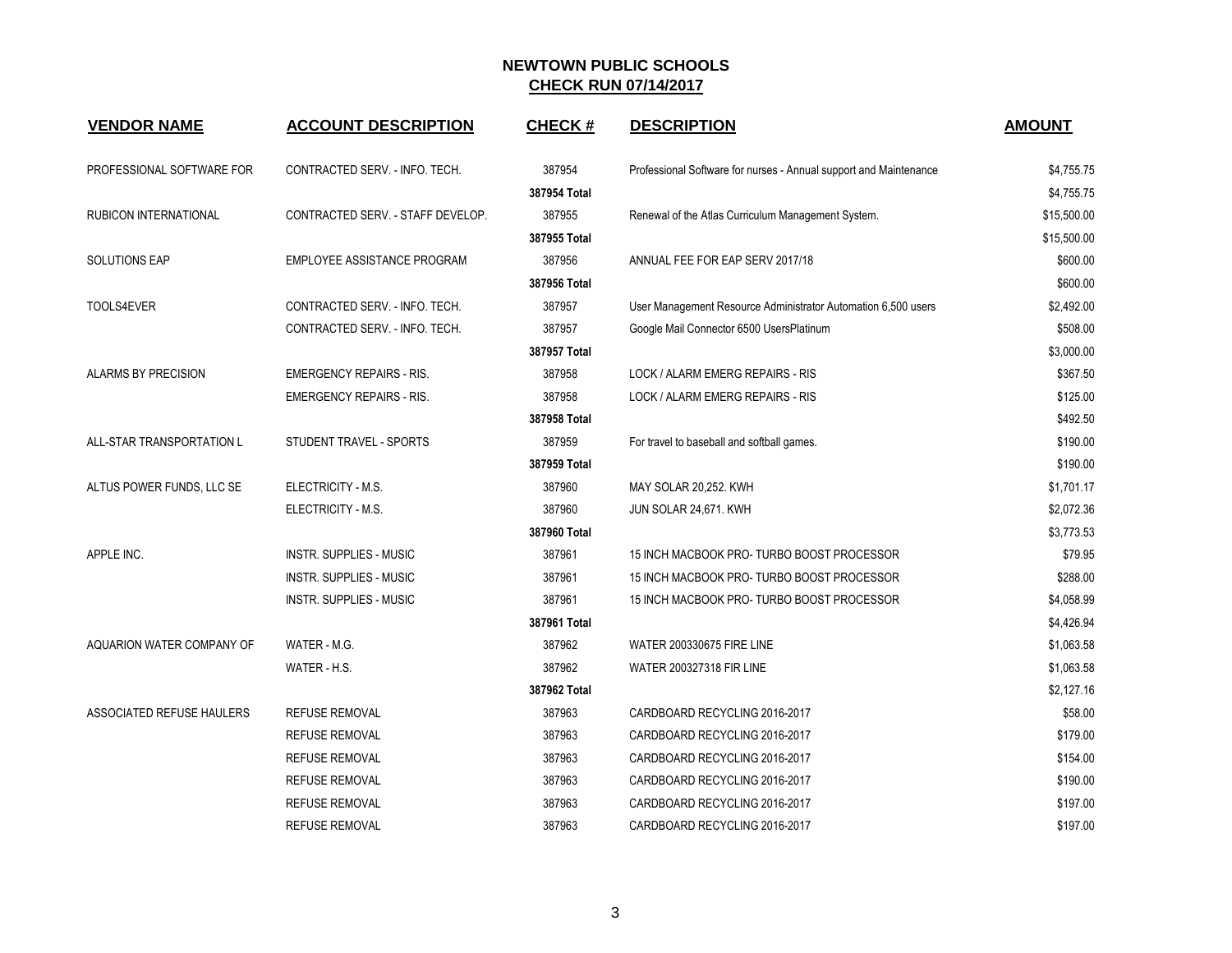| <b>VENDOR NAME</b>                   | <b>ACCOUNT DESCRIPTION</b>      | <b>CHECK#</b> | <b>DESCRIPTION</b>                           | <b>AMOUNT</b> |
|--------------------------------------|---------------------------------|---------------|----------------------------------------------|---------------|
| ASSOCIATED REFUSE HAULERS            | <b>REFUSE REMOVAL</b>           | 387963        | CARDBOARD RECYCLING 2016-2017                | \$410.00      |
|                                      | <b>REFUSE REMOVAL</b>           | 387963        | REFUSE REMOVAL 2016/071ST YEAR OF 5 YEAR BID | \$7,733.33    |
|                                      |                                 | 387963 Total  |                                              | \$9,118.33    |
| BEAUDRY, JILL                        | OFF. SUPPLIES - ADMIN.          | 387964        | SUPPLIES 06/19/2017                          | \$55.20       |
|                                      |                                 | 387964 Total  |                                              | \$55.20       |
| <b>BROOKS ENVIRONMENTAL CONS</b>     | PROF. SERV. - B. & G.           | 387965        | ASBESTOS DESIGNATED PERSON 2016-2017         | \$850.00      |
|                                      |                                 | 387965 Total  |                                              | \$850.00      |
| <b>BUILDERS HARDWARE</b>             | B. & G. IMPROVE - H.S.          | 387966        | LOCKER ROOM DOOR REPLACE - NHS               | \$4,900.00    |
|                                      |                                 | 387966 Total  |                                              | \$4,900.00    |
| <b>BUREAU OF EDUCATION &amp; RES</b> | STAFF TRAIN. - ADMIN.           | 387967        | Guided Math for Grades K-2 Seminar           | \$245.00      |
|                                      |                                 | 387967 Total  |                                              | \$245.00      |
| CANON SOLUTIONS AMERICA I            | CONTRACTED SERV. - CLASSRM      | 387968        | APRIL, MAY & JUNE SERVICE FEE                | \$388.39      |
|                                      | CONTRACTED SERV. - CLASSRM      | 387968        | APRIL, MAY & JUNE SERVICE FEE                | \$570.69      |
|                                      | CONTRACTED SERV. - CLASSRM      | 387968        | APRIL, MAY & JUNE SERVICE FEE                | \$599.12      |
|                                      | CONTRACTED SERV. - CLASSRM      | 387968        | APRIL, MAY & JUNE SERVICE FEE                | \$286.32      |
|                                      | CONTRACTED SERV. - CLASSRM      | 387968        | APRIL, MAY & JUNE SERVICE FEE                | \$796.43      |
|                                      | CONTRACTED SERV. - CLASSRM      | 387968        | APRIL, MAY & JUNE SERVICE FEE                | \$828.37      |
|                                      | CONTRACTED SERV. - CLASSRM      | 387968        | APRIL, MAY & JUNE SERVICE FEE                | \$2,700.39    |
|                                      | CONTRACTED SERV. - BUS. SERV.   | 387968        | APRIL, MAY & JUNE SERVICE FEE                | \$453.51      |
|                                      |                                 | 387968 Total  |                                              | \$6,623.22    |
| <b>CANON SOLUTIONS AMERICA I</b>     | OFF. SUPPLIES - BUS. SERV.      | 387969        | MAINT COPIER COPY'S                          | \$58.42       |
|                                      |                                 | 387969 Total  |                                              | \$58.42       |
| <b>CAS TREASURER</b>                 | STAFF TRAIN. - CLASSROOM        | 387970        | SUMMER LEADERSHIP CONFERENCE-JUNE 22-JUNE 23 | \$1,400.00    |
|                                      |                                 | 387970 Total  |                                              | \$1,400.00    |
| CBS LLC                              | REPAIRS - INFO. TECH.           | 387971        | Smart Board SBM-680                          | \$1,980.00    |
|                                      | REPAIRS - INFO. TECH.           | 387971        | ShippingTrade in Refresh Program             | \$200.00      |
|                                      |                                 | 387971 Total  |                                              | \$2,180.00    |
| CED                                  | <b>EMERGENCY REPAIRS - H.S.</b> | 387972        | <b>BREAKER REPAIR PARTS - NHS</b>            | \$456.45      |
|                                      |                                 | 387972 Total  |                                              | \$456.45      |
| CHAINSAWS UNLIMITED.                 | <b>REPAIRS - CUSTODIAL</b>      | 387973        | <b>CHAINSAW REPAIR</b>                       | \$200.55      |
|                                      |                                 | 387973 Total  |                                              | \$200.55      |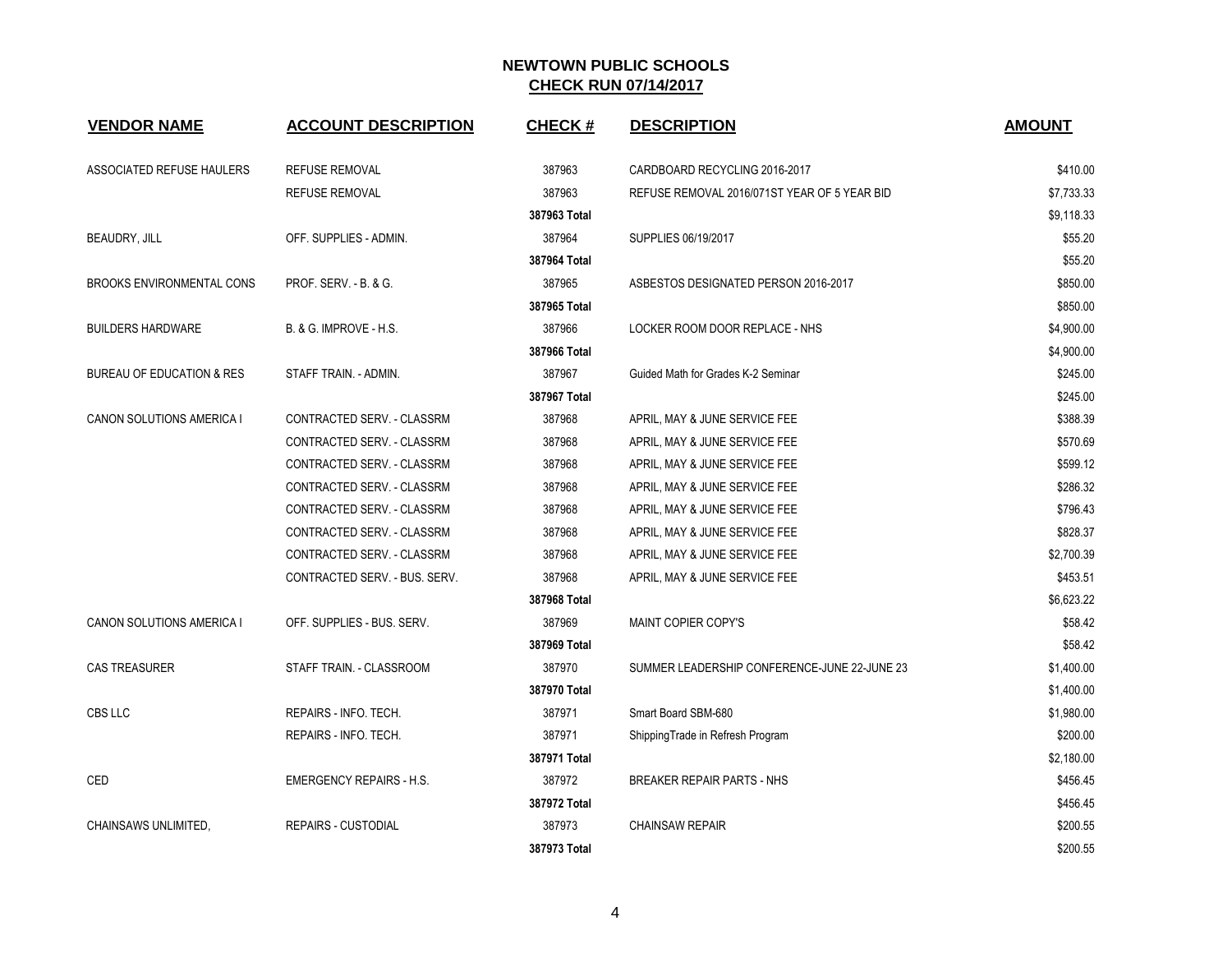| <b>VENDOR NAME</b>               | <b>ACCOUNT DESCRIPTION</b>       | <b>CHECK#</b> | <b>DESCRIPTION</b>                                                  | <b>AMOUNT</b> |
|----------------------------------|----------------------------------|---------------|---------------------------------------------------------------------|---------------|
| CHILDREN'S PLUS INC.             | <b>SUPPLIES - LIBRARY</b>        | 387974        | FOR ALA AWARD BOOKS, Titles announced in January, 2017.             | \$499.24      |
|                                  |                                  | 387974 Total  |                                                                     | \$499.24      |
| <b>COLLEGE ADMISSIONS CONSUL</b> | <b>TUITION - OUT-OF-DISTRICT</b> | 387975        | TUITION - OUT-OF-DISTRICT                                           | \$678.00      |
|                                  |                                  | 387975 Total  |                                                                     | \$678.00      |
| CONN JUNIOR REPUBLIC INC.        | TUITION - OUT-OF-DISTRICT        | 387976        | TUITION - OUT-OF-DISTRICT                                           | \$3,315.62    |
|                                  |                                  | 387976 Total  |                                                                     | \$3,315.62    |
| CONNECTICUT PEST ELIMINATE       | <b>B&amp;G CONTRACTED SERV.</b>  | 387977        | MONTHLY PEST CONTROL (MICE) MAY/JUNE                                | \$900.00      |
|                                  |                                  | 387977 Total  |                                                                     | \$900.00      |
| CREC                             | REPAIRS - SP/HEAR.               | 387978        | FM RENTAL 06/28/2017                                                | \$72.00       |
|                                  |                                  | 387978 Total  |                                                                     | \$72.00       |
| <b>CUTTING EDGE HOME SERVICE</b> | <b>B&amp;G CONTRACTED SERV.</b>  | 387979        | <b>COURTYARD GRASS CUTTING - RIS</b>                                | \$190.00      |
|                                  |                                  | 387979 Total  |                                                                     | \$190.00      |
| DALY, MJ LLC                     | <b>EMERGENCY REPAIRS - RIS.</b>  | 387980        | FIRE SPRINKLER SYSTEM REPAIR - RIS                                  | \$920.00      |
|                                  |                                  | 387980 Total  |                                                                     | \$920.00      |
| DELL MARKETING L.P.              | EQUIPMENT - INFO. TECH.          | 387981        | Chrome Books 13 inch i5 HOM                                         | \$9,250.25    |
|                                  | EQUIPMENT - INFO. TECH.          | 387981        | <b>HAW</b>                                                          | \$9,250.25    |
|                                  | INSTR. SUPPLIES - COMPUTER ED.   | 387981        | Dell Chrome book touch screen.                                      | \$5,860.41    |
|                                  | INSTR. SUPPLIES - COMPUTER ED.   | 387981        | License for chrome books Free shipping                              | \$429.76      |
|                                  | EQUIPMENT - INFO. TECH.          | 387981        | Google Chrome Management Console License Education                  | \$632.00      |
|                                  | EQUIPMENT - INFO. TECH.          | 387981        | Chromebook 13 3380 Touch Celeron C3855 Processor                    | \$8,618.25    |
|                                  |                                  | 387981 Total  |                                                                     | \$34,040.92   |
| <b>DELTA EDUCATION</b>           | <b>TEXTBOOKS - READING</b>       | 387982        | 438-3240 Delta Science Modules Earth Processes 3rd Ed.              | \$15.00       |
|                                  | <b>TEXTBOOKS - READING</b>       | 387982        | 538-6452 Delta Science Readers Skill builders Matter and Change     | \$12.00       |
|                                  | <b>TEXTBOOKS - READING</b>       | 387982        | 538-6457 Delta Science Readers Skill builders Packet                | \$12.00       |
|                                  | <b>TEXTBOOKS - SCIENCE</b>       | 387982        | 538-6433 Delta Science Modules Earth Processes, 3rd Ed. Readers     | \$66.00       |
|                                  | <b>TEXTBOOKS - SCIENCE</b>       | 387982        | 538-6453Delta Science Modules Earth Process, 3rd Ed. Skill builders | \$12.00       |
|                                  | <b>TEXTBOOKS - SCIENCE</b>       | 387982        | 538-6059 Food Chains and Webs Reade                                 | \$45.00       |
|                                  | <b>TEXTBOOKS - SCIENCE</b>       | 387982        | 538-6412 Food Chains and Webs Skill builders                        | \$10.00       |
|                                  | <b>TEXTBOOKS - SCIENCE</b>       | 387982        | 438-3230 Delta Science Reader Teacher s Guide: Matter and Change    | \$15.00       |
|                                  | <b>TEXTBOOKS - SCIENCE</b>       | 387982        | 538-6432 Delta Science Readers Matter and Change pk of 8            | \$66.00       |
|                                  | <b>TEXTBOOKS - SCIENCE</b>       | 387982        | 438-3280 Delta Science Teacher s Guide: Plants in our World         | \$15.00       |
|                                  | <b>TEXTBOOKS - SCIENCE</b>       | 387982        | Delta Science Student Readers: Plants in our World pkof 8           | \$66.00       |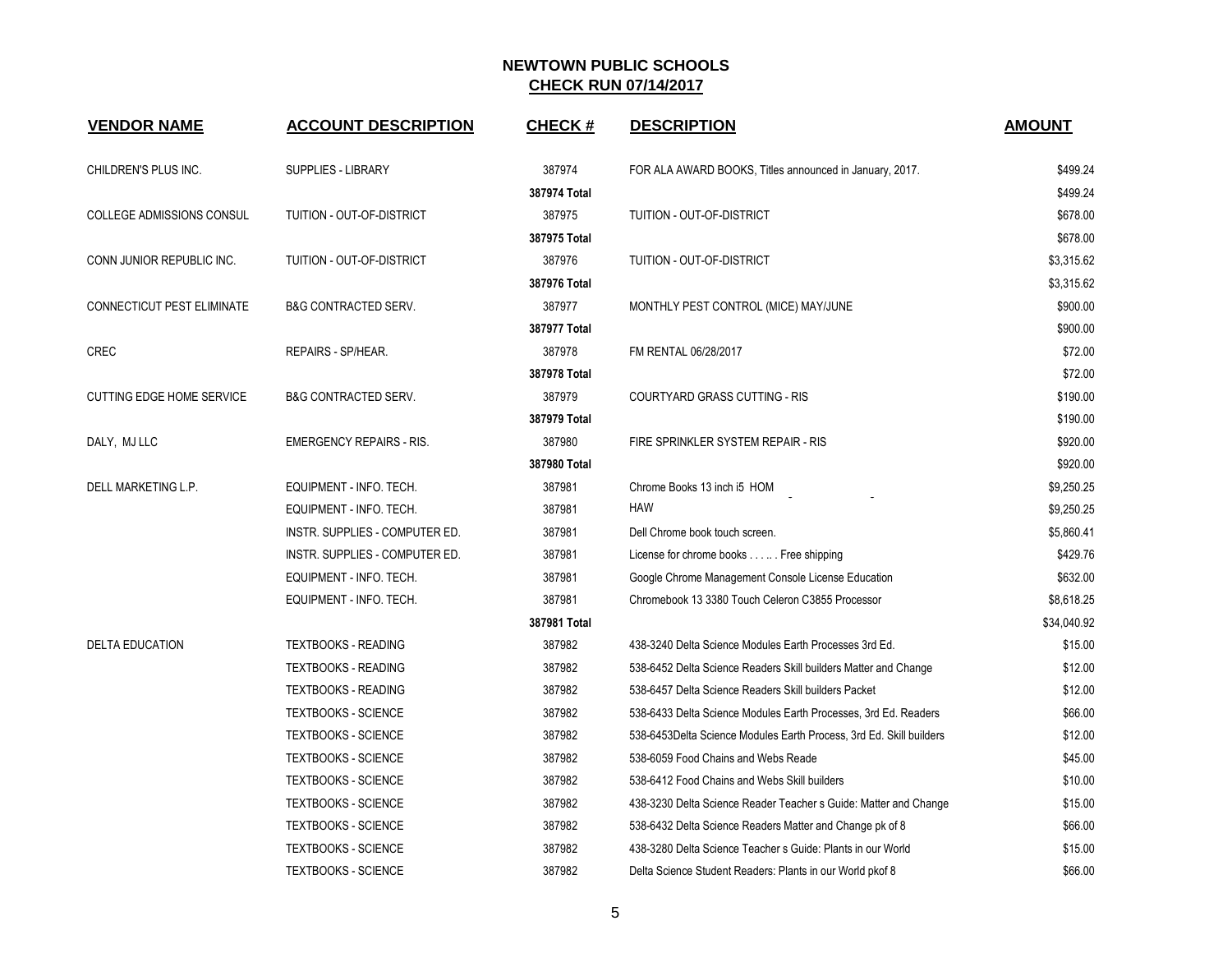| <b>VENDOR NAME</b>               | <b>ACCOUNT DESCRIPTION</b>       | <b>CHECK#</b> | <b>DESCRIPTION</b>                                                 | <b>AMOUNT</b> |
|----------------------------------|----------------------------------|---------------|--------------------------------------------------------------------|---------------|
| <b>DELTA EDUCATION</b>           | <b>TEXTBOOKS - SCIENCE</b>       | 387982        | 538-6415 Delta Science Readers Skill builders Packet: Solar System | \$10.00       |
|                                  | <b>TEXTBOOKS - SCIENCE</b>       | 387982        | 538-6084 Delta Science Readers: Solar System pk of 8               | \$45.00       |
|                                  | <b>TEXTBOOKS - SCIENCE</b>       | 387982        | Shipping 12%                                                       | \$46.68       |
|                                  |                                  | 387982 Total  |                                                                    | \$435.68      |
| DEMCO INC.                       | INSTR. SUPPLIES - READING        | 387983        | Supplies                                                           | \$74.29       |
|                                  |                                  | 387983 Total  |                                                                    | \$74.29       |
| EAST COAST SIGN & SU             | <b>B&amp;G SUPPLIES - MAINT.</b> | 387984        | WINDOW NUMBERING - RIS/NMS/NHS                                     | \$2,585.00    |
|                                  |                                  | 387984 Total  |                                                                    | \$2,585.00    |
| EAST RIVER ENERGY INC.           | FUEL OIL - GEN.                  | 387985        | OIL FOR MAINT GARAGE 194.7 GAL JUNE 2017                           | \$277.55      |
|                                  | FUEL OIL - H.S.                  | 387985        | OIL FOR H/S 1,500. GAL JUNE 2017                                   | \$2,139.74    |
|                                  |                                  | 387985 Total  |                                                                    | \$2,417.29    |
| <b>EDADVANCE</b>                 | TRANS. - OUT-OF-DISTRICT         | 387986        | TRANS. - OUT-OF-DISTRICT                                           | \$73,881.97   |
|                                  |                                  | 387986 Total  |                                                                    | \$73,881.97   |
| <b>ENGLISH CENTRAL</b>           | TEXTBOOKS - WORLD LANG.          | 387987        | QUOTE # 00024582 - 16 QUANTITY ISBN: 9780230405950                 | \$798.05      |
|                                  |                                  | 387987 Total  |                                                                    | \$798.05      |
| ERGONOMIC GROUP, INC.            | TECH. SOFTWARE - INFO. TECH.     | 387988        | HPE -Care pack 1 year 24x7 IMC STD S/W                             | \$694.73      |
|                                  | TECH. SOFTWARE - INFO. TECH.     | 387988        | HPE-U4AH3E Care pack 1yr 24x7 IMC NYA SW MO                        | \$400.00      |
|                                  | TECH. SOFTWARE - INFO. TECH.     | 387988        | HPE-U4AG5E - Care pack 1 yr. 24x7 IMC NTAMOD AD                    | \$240.00      |
|                                  | TECH. SOFTWARE - INFO. TECH.     | 387988        | HPE-U4AG4E Care pack 1yr 24x7 IMC STD ENT                          | \$240.00      |
|                                  |                                  | 387988 Total  |                                                                    | \$1,574.73    |
| <b>EVERETT HALL ASSOCIATES I</b> | <b>REPAIRS - SPORTS</b>          | 387989        | USED CREST 800 WATT AMPLIFIER                                      | \$495.00      |
|                                  | <b>REPAIRS - SPORTS</b>          | 387989        | <b>SERVICE LABOR</b>                                               | \$320.00      |
|                                  |                                  | 387989 Total  |                                                                    | \$815.00      |
| EVERSOURCE (ELEC-BOE)            | ELECTRICITY - RIS.               | 387990        | RIS - MAY & JUNE                                                   | \$26,512.25   |
|                                  | ELECTRICITY - M.S.               | 387990        | ELEC 51352546030 132.80 KWH                                        | \$320.22      |
|                                  | ELECTRICITY - M.S.               | 387990        | ELEC 51658443072 48,820. KWH                                       | \$7,348.17    |
|                                  |                                  | 387990 Total  |                                                                    | \$34,180.64   |
| EVERSOURCE (GAS-BOE)             | PROPANE & NATURAL GAS - HAW.     | 387991        | GAS 57890556004 150. CCF                                           | \$923.01      |
|                                  | PROPANE & NATURAL GAS - M.G.     | 387991        | MGS - ENCUMBER MAY & JUNE                                          | \$1,181.88    |
|                                  | PROPANE & NATURAL GAS - RIS.     | 387991        | GAS 57410220032 1,180. CCF                                         | \$3,328.22    |
|                                  | PROPANE & NATURAL GAS - H.S.     | 387991        | GAS 57445161052 2,910. CCF                                         | \$6,582.53    |
|                                  |                                  | 387991 Total  |                                                                    | \$12,015.64   |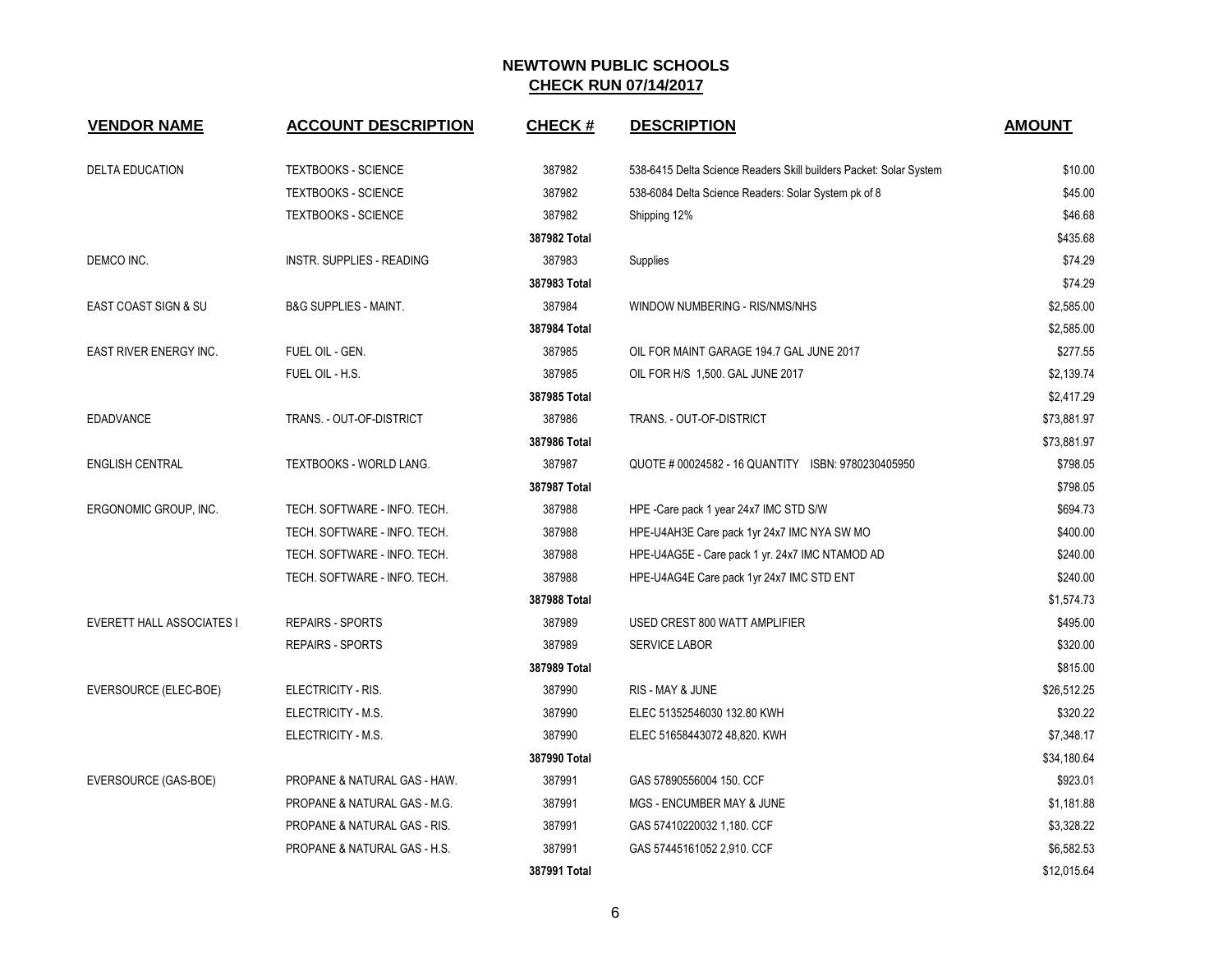| <b>VENDOR NAME</b>              | <b>ACCOUNT DESCRIPTION</b>          | <b>CHECK#</b> | <b>DESCRIPTION</b>                                        | <b>AMOUNT</b> |
|---------------------------------|-------------------------------------|---------------|-----------------------------------------------------------|---------------|
| <b>F &amp; M ELECTRICAL SUP</b> | <b>B&amp;G SUPPLIES - MAINT.</b>    | 387992        | HOM PUMP JOB - ELECT SUPPLIES                             | \$313.06      |
|                                 |                                     | 387992 Total  |                                                           | \$313.06      |
| <b>FALCONER, BARRY</b>          | <b>B&amp;G SUPPLIES - CUSTODIAL</b> | 387993        | SHOES (70142)                                             | \$150.00      |
|                                 |                                     | 387993 Total  |                                                           | \$150.00      |
| FORD, DAWN                      | STAFF TRAIN. - CLASSROOM            | 387994        | MINDFUL EDUCATION ONLINE TRAINING                         | \$148.50      |
|                                 |                                     | 387994 Total  |                                                           | \$148.50      |
| <b>FREY SCIENTIFIC</b>          | STAFF TRAIN. - SCIENCE              | 387995        | CPO Science Lab Starter Kit for STE                       | \$2,399.95    |
|                                 | STAFF TRAIN. - SCIENCE              | 387995        | Ship charge                                               | \$287.99      |
|                                 |                                     | 387995 Total  |                                                           | \$2,687.94    |
| <b>GRAINGER</b>                 | <b>B&amp;G SUPPLIES - MAINT.</b>    | 387996        | 2-DEHUMIDIFIERS / 1-AC UNIT - 1305.38                     | \$422.24      |
|                                 | <b>B&amp;G SUPPLIES - MAINT.</b>    | 387996        | 2-DEHUMIDIFIERS / 1-AC UNIT - 1305.38                     | \$883.14      |
|                                 |                                     | 387996 Total  |                                                           | \$1,305.38    |
| <b>HAT CITY PAPER &amp; SUP</b> | <b>B&amp;G SUPPLIES - CUSTODIAL</b> | 387997        | PAPER PRODUCTS, FOAM SOAP - CUST SUPPLIES                 | \$1,346.40    |
|                                 |                                     | 387997 Total  |                                                           | \$1,346.40    |
| HB COMMUNICATIONS INC.          | REPAIRS - INFO. TECH.               | 387998        | Epson Power Lite 965H V11H682020                          | \$645.00      |
|                                 | REPAIRS - INFO. TECH.               | 387998        | Chief Mfg. universal mount RPMAUW                         | \$160.00      |
|                                 | REPAIRS - INFO. TECH.               | 387998        | Epson Power Lite 530 V11H673020                           | \$3,845.00    |
|                                 | REPAIRS - INFO. TECH.               | 387998        | Chief Mfg. ST wall mount WM230AUS                         | \$1,500.00    |
|                                 | REPAIRS - INFO. TECH.               | 387998        | <b>Wall Cover Accessory</b>                               | \$125.00      |
|                                 | REPAIRS - INFO. TECH.               | 387998        | Labor to remove existing projectors,                      | \$1,540.00    |
|                                 | REPAIRS - INFO. TECH.               | 387998        | Epson Power Lite 530, adapter Plus, Mitsubishi Tech Dept. | \$1,040.00    |
|                                 |                                     | 387998 Total  |                                                           | \$8,855.00    |
| <b>HEINEMANN</b>                | <b>INSTR. SUPPLIES - READING</b>    | 387999        | Up the Ladder Bundle - E09658 - 978-0-0325-09658-2        | \$95.00       |
|                                 | <b>INSTR. SUPPLIES - READING</b>    | 387999        | Shipping                                                  | \$9.50        |
|                                 | TEXTBOOKS - CLASSROOM               | 387999        | The Writing Strategies Book, for Wr                       | \$76.00       |
|                                 | TEXTBOOKS - CLASSROOM               | 387999        | Shipping and Handling charges                             | \$7.60        |
|                                 |                                     | 387999 Total  |                                                           | \$188.10      |
| HUSSEY SEATING COMPANY          | B. & G. REPAIRS - M.S.              | 388000        | BBALL HEIGHT ADJUSTER REPLACE - NMS B GYM                 | \$3,260.00    |
|                                 | B. & G. REPAIRS - H.S.              | 388000        | ADA LOCK ASSEMBLY REPLACE - NHS GYM                       | \$350.00      |
|                                 |                                     | 388000 Total  |                                                           | \$3,610.00    |
| INGERSOLL AUTO OF DANBURY       | EQUIPMENT - MAINTENANCE             | 388001        | RUNNING BOARDS - NEW TRUCK NT60                           | \$552.50      |
|                                 |                                     | 388001 Total  |                                                           | \$552.50      |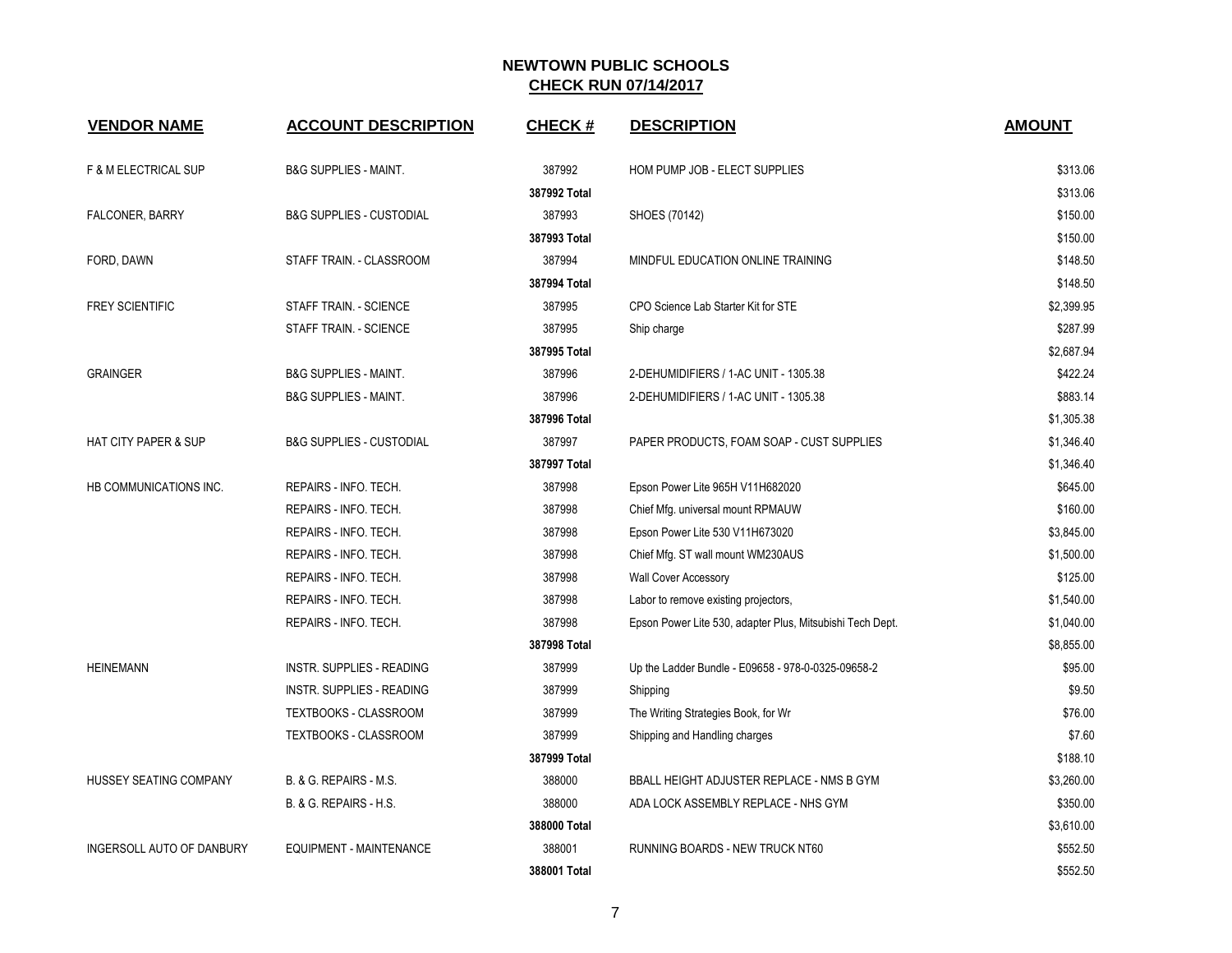| <b>VENDOR NAME</b>      | <b>ACCOUNT DESCRIPTION</b>          | <b>CHECK#</b> | <b>DESCRIPTION</b>                                           | <b>AMOUNT</b> |
|-------------------------|-------------------------------------|---------------|--------------------------------------------------------------|---------------|
| <b>IRON CLOUD GROUP</b> | INSTR. SUPPLIES - INFO. TECH.       | 388002        | Cyber Drill for Education Event Registration                 | \$269.00      |
|                         |                                     | 388002 Total  |                                                              | \$269.00      |
| <b>ITSAVVY LLC</b>      | <b>INSTR. SUPPLIES - SCIENCE</b>    | 388003        | HovercamSolo 5 Document Camera for Science Dept. use.        | \$410.00      |
|                         | INSTR. SUPPLIES - INFO. TECH.       | 388003        | Cat 6 Patch Cable 3 ft. blue - 16074931 MFG. part 10X8-22403 | \$32.50       |
|                         | INSTR. SUPPLIES - INFO. TECH.       | 388003        | Cat 6 Patch Cable 5 ft. blue 16094995 Mfg. part #10X8-22405  | \$41.50       |
|                         | INSTR. SUPPLIES - INFO. TECH.       | 388003        | Cat 6 Patch Cable 7 ft. blue 16017286 MFG. Part # 16017286   | \$55.00       |
|                         |                                     | 388003 Total  |                                                              | \$539.00      |
| KILCOURSE, LISA         | EXTRA WORK - STAFF DEVELOP.         | 388004        | SERV 06/29/2017                                              | \$892.50      |
|                         |                                     | 388004 Total  |                                                              | \$892.50      |
| LYNCH, GAEL S.          | EXTRA WORK - STAFF DEVELOP.         | 388005        | CONCEPT BASED CURRICULUM 02/13/2017                          | \$300.00      |
|                         |                                     | 388005 Total  |                                                              | \$300.00      |
| MAGNAKLEEN SERVICES LLC | <b>B&amp;G SUPPLIES - CUSTODIAL</b> | 388006        | MOP / RUG SERVICE (ALL SCHOOLS) - 2016-2017                  | \$201.00      |
|                         | <b>B&amp;G SUPPLIES - CUSTODIAL</b> | 388006        | MOP / RUG SERVICE (ALL SCHOOLS) - 2016-2017                  | \$26.00       |
|                         | <b>B&amp;G SUPPLIES - CUSTODIAL</b> | 388006        | MOP / RUG SERVICE (ALL SCHOOLS) - 2016-2017                  | \$36.00       |
|                         | <b>B&amp;G SUPPLIES - CUSTODIAL</b> | 388006        | MOP / RUG SERVICE (ALL SCHOOLS) - 2016-2017                  | \$166.50      |
|                         | <b>B&amp;G SUPPLIES - CUSTODIAL</b> | 388006        | MOP / RUG SERVICE (ALL SCHOOLS) - 2016-2017                  | \$47.15       |
|                         | <b>B&amp;G SUPPLIES - CUSTODIAL</b> | 388006        | MOP / RUG SERVICE (ALL SCHOOLS) - 2016-2017                  | \$60.65       |
|                         | <b>B&amp;G SUPPLIES - CUSTODIAL</b> | 388006        | MOP / RUG SERVICE (ALL SCHOOLS) - 2016-2017                  | \$33.80       |
|                         | <b>B&amp;G SUPPLIES - CUSTODIAL</b> | 388006        | MOP / RUG SERVICE (ALL SCHOOLS) - 2016-2017                  | \$21.50       |
|                         | <b>B&amp;G SUPPLIES - CUSTODIAL</b> | 388006        | MOP / RUG SERVICE (ALL SCHOOLS) - 2016-2017                  | \$30.65       |
|                         | <b>B&amp;G SUPPLIES - CUSTODIAL</b> | 388006        | MOP / RUG SERVICE (ALL SCHOOLS) - 2016-2017                  | \$28.25       |
|                         | <b>B&amp;G SUPPLIES - CUSTODIAL</b> | 388006        | MOP / RUG SERVICE (ALL SCHOOLS) - 2016-2017                  | \$109.70      |
|                         | <b>B&amp;G SUPPLIES - CUSTODIAL</b> | 388006        | MOP / RUG SERVICE (ALL SCHOOLS) - 2016-2017                  | \$47.15       |
|                         | <b>B&amp;G SUPPLIES - CUSTODIAL</b> | 388006        | MOP / RUG SERVICE (ALL SCHOOLS) - 2016-2017                  | \$60.65       |
|                         | <b>B&amp;G SUPPLIES - CUSTODIAL</b> | 388006        | MOP / RUG SERVICE (ALL SCHOOLS) - 2016-2017                  | \$33.80       |
|                         | <b>B&amp;G SUPPLIES - CUSTODIAL</b> | 388006        | MOP / RUG SERVICE (ALL SCHOOLS) - 2016-2017                  | \$21.50       |
|                         | <b>B&amp;G SUPPLIES - CUSTODIAL</b> | 388006        | MOP / RUG SERVICE (ALL SCHOOLS) - 2016-2017                  | \$30.65       |
|                         | <b>B&amp;G SUPPLIES - CUSTODIAL</b> | 388006        | MOP / RUG SERVICE (ALL SCHOOLS) - 2016-2017                  | \$28.25       |
|                         | <b>B&amp;G SUPPLIES - CUSTODIAL</b> | 388006        | MOP / RUG SERVICE (ALL SCHOOLS) - 2016-2017                  | \$109.70      |
|                         |                                     | 388006 Total  |                                                              | \$1,092.90    |
| MASON W.B. INC.         | OFF. SUPPLIES - BUS. SERV.          | 388007        | <b>WATER 2016/17</b>                                         | \$24.95       |
|                         | OFF. SUPPLIES - BUS. SERV.          | 388007        | <b>SUPPLIES 2016/17</b>                                      | \$56.97       |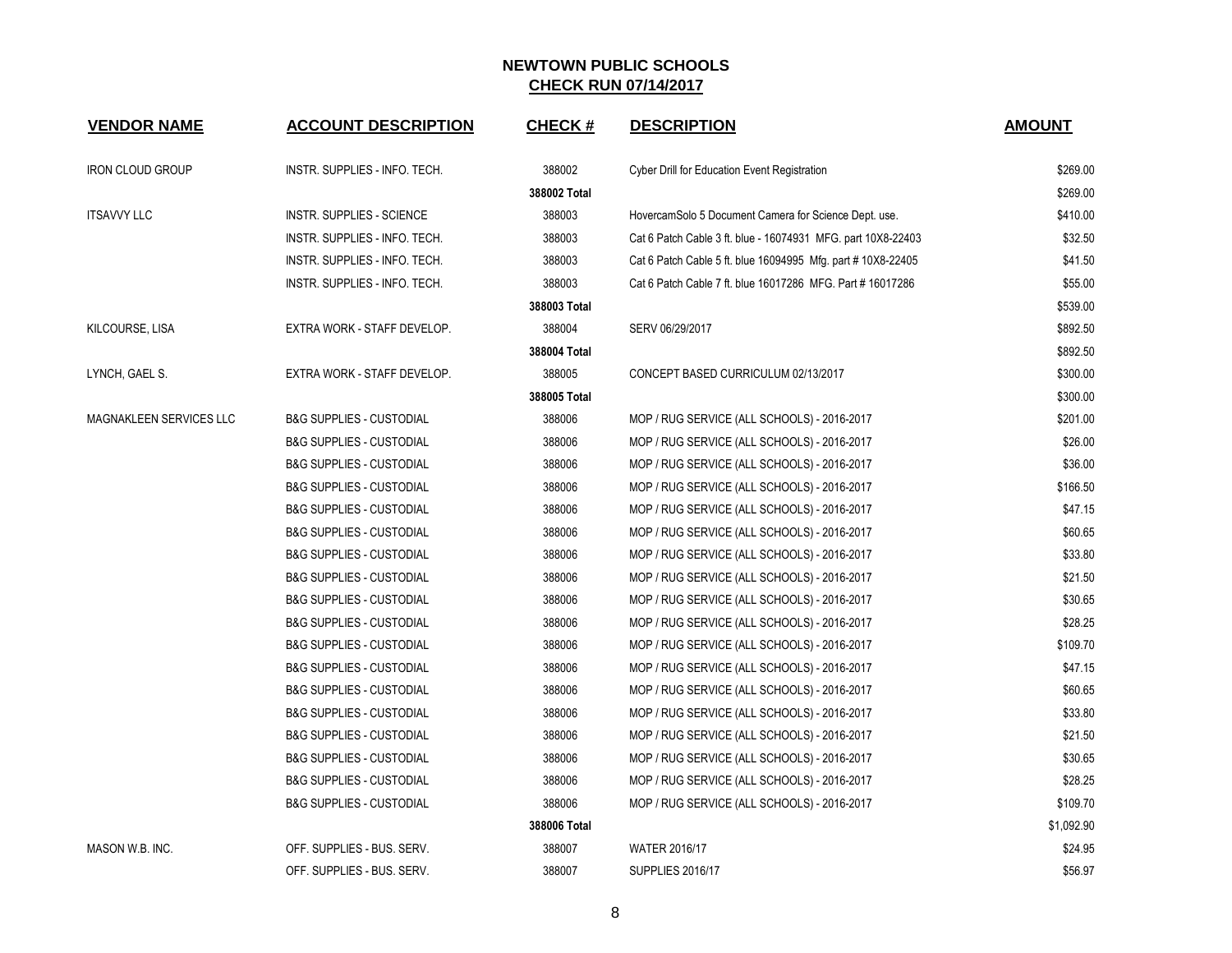| <b>VENDOR NAME</b>        | <b>ACCOUNT DESCRIPTION</b>          | <b>CHECK#</b> | <b>DESCRIPTION</b>                                         | <b>AMOUNT</b> |
|---------------------------|-------------------------------------|---------------|------------------------------------------------------------|---------------|
| MASON W.B. INC.           | INSTR. SUPPLIES - CLASSROOM         | 388007        | For classroom items needed through end of the school year  | \$83.60       |
|                           | INSTR. SUPPLIES - CLASSROOM         | 388007        | For classroom items needed through end of the school year  | \$566.81      |
|                           | INSTR. SUPPLIES - CLASSROOM         | 388007        | For classroom items needed through end of the school year. | \$339.98      |
|                           | INSTR. SUPPLIES - CLASSROOM         | 388007        | Various classroom items per attached order.                | \$987.86      |
|                           | INSTR. SUPPLIES - CLASSROOM         | 388007        | White copy paper Item WBM21200. Free shipping              | \$878.00      |
|                           | <b>B&amp;G SUPPLIES - CUSTODIAL</b> | 388007        | <b>CUSTODIAL SUPPLIES - SUMMER</b>                         | \$9,481.18    |
|                           |                                     | 388007 Total  |                                                            | \$12,419.35   |
| MEYER WILLIAM B.INC.      | OFF. SUPPLIES - PUPIL SERV.         | 388008        | RECORDS STORAGE AND CURRIER SERVICE OF RECORDS             | \$246.59      |
|                           | <b>EQUIP RENTAL - B&amp;G</b>       | 388008        | STORAGE TRAILER - NHS AV EQUIPMENT (APR, MAY, JUN)         | \$135.00      |
|                           |                                     | 388008 Total  |                                                            | \$381.59      |
| MORSE & CO, E.A.          | <b>B&amp;G SUPPLIES - CUSTODIAL</b> | 388009        | NABC, DEGREASER - CUST SUPPLIES                            | \$4,266.95    |
|                           |                                     | 388009 Total  |                                                            | \$4,266.95    |
| NAGEL ELECTRIC LLC        | <b>B&amp;G CONTRACTED SERV.</b>     | 388010        | WATER SYSTEM REWORK - HOM                                  | \$1,400.00    |
|                           |                                     | 388010 Total  |                                                            | \$1,400.00    |
| <b>NASCO</b>              | STAFF TRAIN. - SCIENCE              | 388011        | Illuminated Orbiter, Item SA02871M                         | \$195.59      |
|                           |                                     | 388011 Total  |                                                            | \$195.59      |
| NEW ENGLAND SPORTSWEAR    | <b>INSTR. SUPPLIES - SPORTS</b>     | 388012        | PRINTED UNIFORMS/BOY TRACK                                 | \$2,500.00    |
|                           |                                     | 388012 Total  |                                                            | \$2,500.00    |
| NEWTOWN BOE CUSTODIAL     | CERT. SUBS. - CLASS. TRAIN.         | 388013        | REIMBURSE FOR PAYMENTS FOR INTERVIEW TIME FOR LAWSUIT.     | \$85.00       |
|                           |                                     | 388013 Total  |                                                            | \$85.00       |
| NEWTOWN FLORIST OF CT, LL | OFF. SUPPLIES - ADMIN.              | 388014        | <b>FLOWERS FOR GRADUATION</b>                              | \$1,500.00    |
|                           |                                     | 388014 Total  |                                                            | \$1,500.00    |
| NEWTOWN HARDWARE          | <b>B&amp;G SUPPLIES - MAINT.</b>    | 388015        | MAINT SUPPLIES 2016-2017                                   | \$5.39        |
|                           | <b>B&amp;G SUPPLIES - MAINT.</b>    | 388015        | MAINT SUPPLIES 2016-2017                                   | \$9.62        |
|                           | <b>B&amp;G SUPPLIES - MAINT.</b>    | 388015        | MAINT SUPPLIES 2016-2017                                   | \$10.78       |
|                           | <b>B&amp;G SUPPLIES - MAINT.</b>    | 388015        | MAINT SUPPLIES 2016-2017                                   | \$3.41        |
|                           | <b>B&amp;G SUPPLIES - MAINT.</b>    | 388015        | MAINT SUPPLIES 2016-2017                                   | \$89.99       |
|                           | <b>B&amp;G SUPPLIES - MAINT.</b>    | 388015        | MAINT SUPPLIES 2016-2017                                   | \$12.46       |
|                           | <b>B&amp;G SUPPLIES - MAINT.</b>    | 388015        | MAINT SUPPLIES 2016-2017                                   | \$13.47       |
|                           | <b>B&amp;G SUPPLIES - MAINT.</b>    | 388015        | MAINT SUPPLIES 2016-2017                                   | \$31.27       |
|                           | <b>B&amp;G SUPPLIES - MAINT.</b>    | 388015        | MAINT SUPPLIES 2016-2017                                   | \$0.54        |
|                           | <b>B&amp;G SUPPLIES - MAINT.</b>    | 388015        | MAINT SUPPLIES 2016-2017                                   | \$31.29       |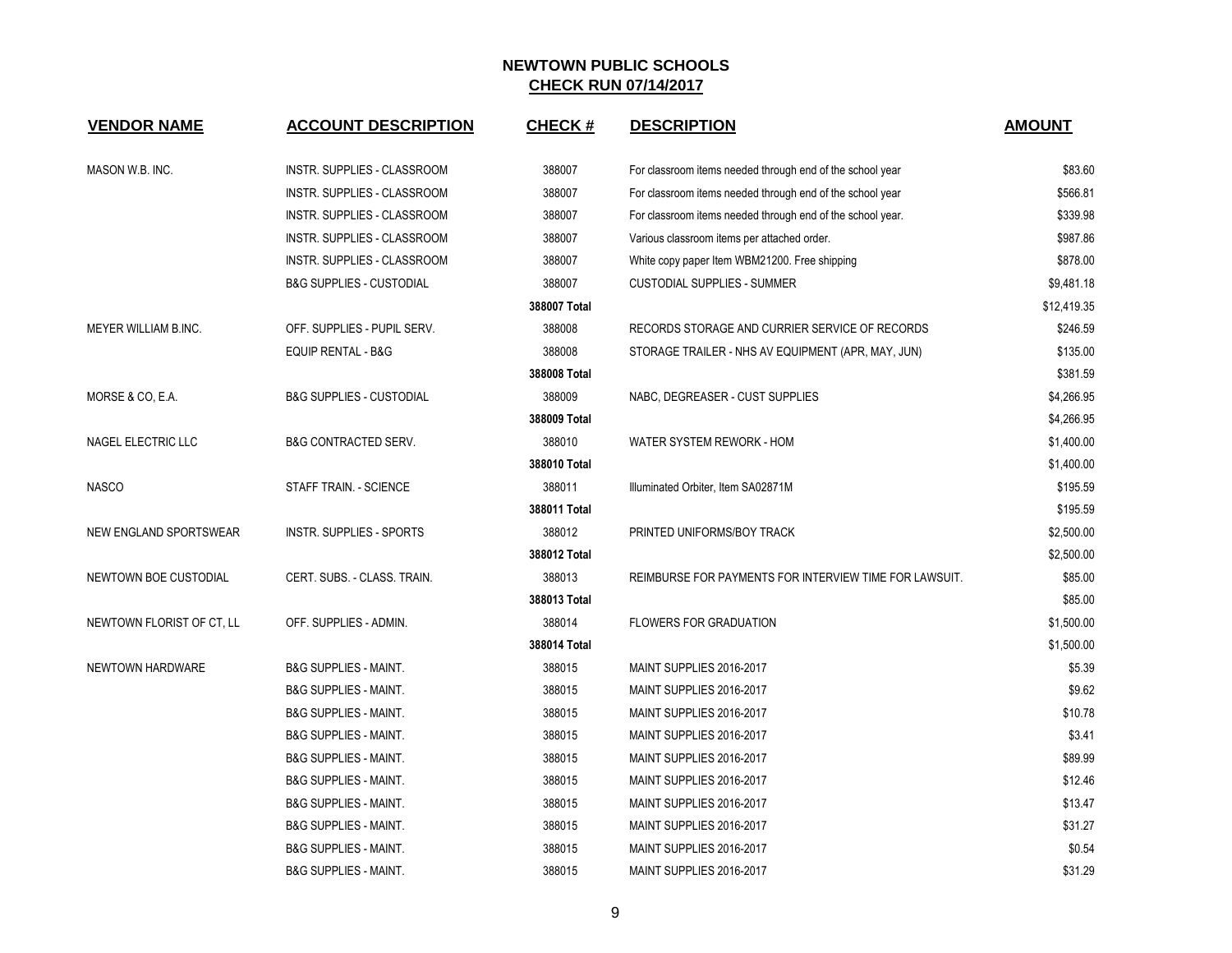| <b>VENDOR NAME</b>           | <b>ACCOUNT DESCRIPTION</b>           | <b>CHECK#</b> | <b>DESCRIPTION</b>                                                 | <b>AMOUNT</b> |
|------------------------------|--------------------------------------|---------------|--------------------------------------------------------------------|---------------|
| NEWTOWN HARDWARE             | <b>B&amp;G SUPPLIES - MAINT.</b>     | 388015        | MAINT SUPPLIES 2016-2017                                           | \$85.36       |
|                              | <b>B&amp;G SUPPLIES - MAINT.</b>     | 388015        | MAINT SUPPLIES 2016-2017                                           | \$5.72        |
|                              | <b>B&amp;G SUPPLIES - MAINT.</b>     | 388015        | MAINT SUPPLIES 2016-2017                                           | \$19.78       |
|                              | <b>B&amp;G SUPPLIES - MAINT.</b>     | 388015        | MAINT SUPPLIES 2016-2017                                           | \$6.74        |
|                              | <b>B&amp;G SUPPLIES - MAINT.</b>     | 388015        | MAINT SUPPLIES 2016-2017                                           | \$21.51       |
|                              | <b>B&amp;G SUPPLIES - MAINT.</b>     | 388015        | MAINT SUPPLIES 2016-2017                                           | \$14.00       |
|                              | <b>B&amp;G SUPPLIES - MAINT.</b>     | 388015        | MAINT SUPPLIES 2016-2017                                           | \$6.29        |
|                              | <b>B&amp;G SUPPLIES - MAINT.</b>     | 388015        | MAINT SUPPLIES 2016-2017                                           | \$46.03       |
|                              | <b>B&amp;G SUPPLIES - MAINT.</b>     | 388015        | MAINT SUPPLIES 2016-2017                                           | \$9.70        |
|                              | <b>B&amp;G SUPPLIES - MAINT.</b>     | 388015        | MAINT SUPPLIES 2016-2017                                           | \$6.28        |
|                              | <b>B&amp;G SUPPLIES - MAINT.</b>     | 388015        | MAINT SUPPLIES 2016-2017                                           | \$80.96       |
|                              | <b>B&amp;G SUPPLIES - MAINT.</b>     | 388015        | MAINT SUPPLIES 2016-2017                                           | \$17.51       |
|                              |                                      | 388015 Total  |                                                                    | \$528.10      |
| NEWTOWN HIGH SCHOOL          | <b>VOCATIONAL PLACEMENT STIPENDS</b> | 388016        | STIPEND FOR STUDENTS IN TRANSIENT PROGRAM                          | \$615.00      |
|                              |                                      | 388016 Total  |                                                                    | \$615.00      |
| <b>NEXT STAGE DESIGN LLC</b> | PROF. SERV. - B. & G.                | 388017        | NEWTOWN HIGH SCHOOL AUDITORIUM RENOVATION PHASE 2                  | \$5,000.00    |
|                              |                                      | 388017 Total  |                                                                    | \$5,000.00    |
| PERKINS SCHOOL FOR THE BL    | TUITION - OUT-OF-DISTRICT            | 388018        | TUITION - OUT-OF-DISTRICT                                          | \$19,291.77   |
|                              |                                      | 388018 Total  |                                                                    | \$19,291.77   |
| POMPANO, MARK J.             | STAFF TRAVEL - SECURITY              | 388019        | TRAVEL JUNE 2017                                                   | \$121.02      |
|                              |                                      | 388019 Total  |                                                                    | \$121.02      |
| RIDDELL/ ALL AMERICAN SPO    | <b>REPAIRS - SPORTS</b>              | 388020        | UNIFORMS FOOTBALL                                                  | \$5,380.85    |
|                              | <b>REPAIRS - SPORTS</b>              | 388020        | HELMET & SHOULDER PAD                                              | \$4,326.25    |
|                              | <b>REPAIRS - SPORTS</b>              | 388020        | <b>FREIGHT &amp; HANDLING</b>                                      | \$95.00       |
|                              |                                      | 388020 Total  |                                                                    | \$9,802.10    |
| ROSS, DONALD                 | <b>B&amp;G SUPPLIES - CUSTODIAL</b>  | 388021        | SHOES (70142)                                                      | \$95.72       |
|                              |                                      | 388021 Total  |                                                                    | \$95.72       |
| SANTOS, NELSON M.            | STAFF TRAVEL - INFO. TECH.           | 388022        | Intradistrict travel between buildings                             | \$27.82       |
|                              |                                      | 388022 Total  |                                                                    | \$27.82       |
| SCHOLASTIC BOOK FAIR         | <b>TEXTBOOKS - ENGLISH</b>           | 388023        | For purchase of books at the warehouse sale in June for LA classes | \$501.79      |
|                              | INSTR. SUPPLIES - ENGLISH            | 388023        | For purchase of books at warehouse sale in June.                   | \$651.04      |
|                              |                                      | 388023 Total  |                                                                    | \$1,152.83    |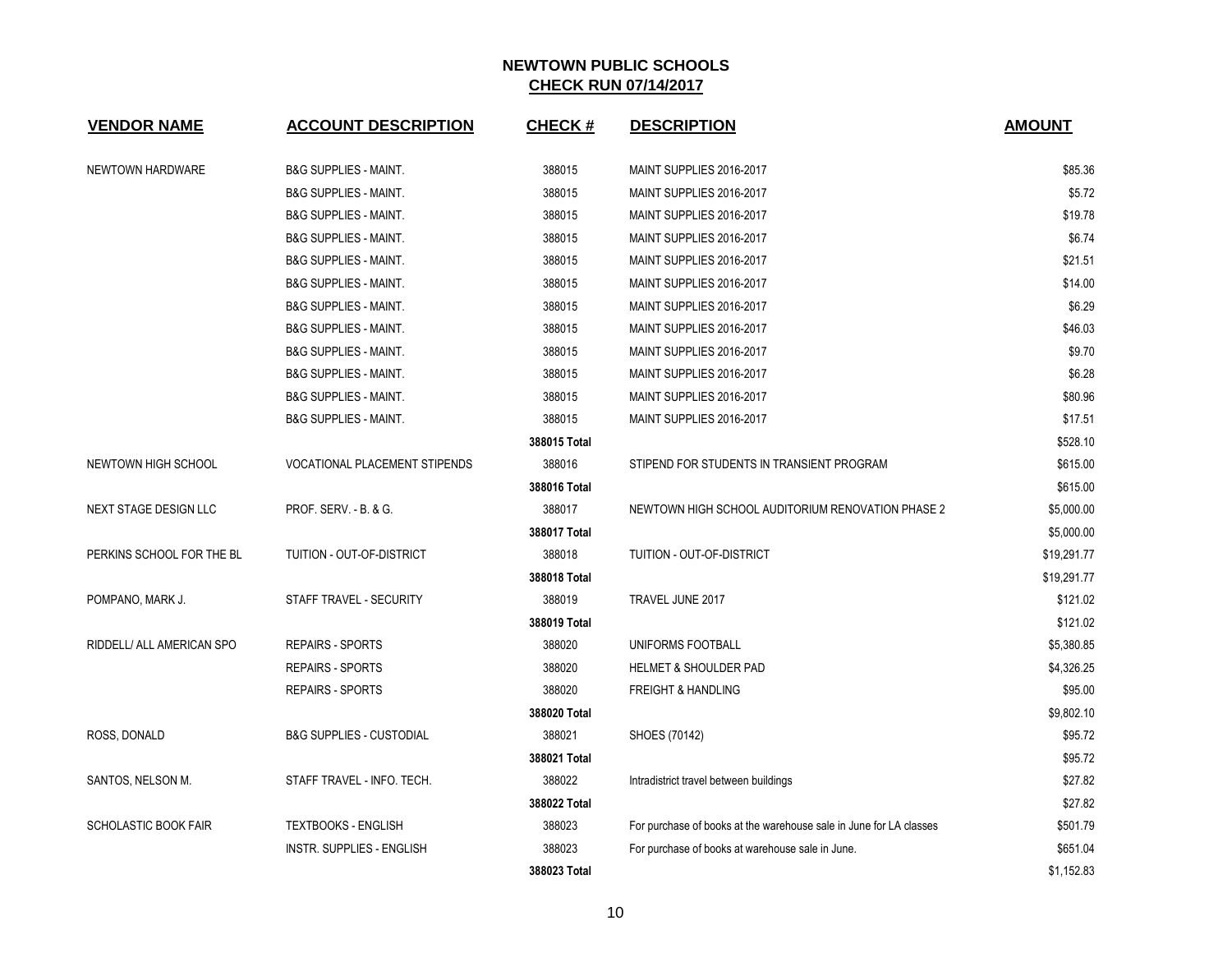| <b>VENDOR NAME</b>        | <b>ACCOUNT DESCRIPTION</b>       | <b>CHECK#</b> | <b>DESCRIPTION</b>                                        | <b>AMOUNT</b> |
|---------------------------|----------------------------------|---------------|-----------------------------------------------------------|---------------|
| SCHOOL SPECIALTY          | INSTR. SUPPLIES - CLASSROOM      | 388024        | For classroom items through the year.                     | \$314.88      |
|                           |                                  | 388024 Total  |                                                           | \$314.88      |
| SHI INTERNATIONAL CORP.   | TECH. SOFTWARE - INFO. TECH.     | 388025        | Microsoft OVES FTE Pricing MS Win server Standard Edition | \$28,661.40   |
|                           |                                  | 388025 Total  |                                                           | \$28,661.40   |
| SHIPMAN & GOODWIN LLP     | PROF. SERV. - SP. ED. LEGAL      | 388026        | SERV SPEC ED MAY 2017                                     | \$9,887.50    |
|                           | PROF. SERV. - SP. ED. LEGAL      | 388026        | SERV SPEC ED JUNE 2017                                    | \$5,084.00    |
|                           | PROF. SERV. - SUPER.             | 388026        | SERV GEN MAY 2017                                         | \$15,524.00   |
|                           | PROF. SERV. - SUPER.             | 388026        | SERV GEN JUNE 2017                                        | \$17,413.50   |
|                           |                                  | 388026 Total  |                                                           | \$47,909.00   |
| SODEXO, INC. & AFFILIATES | OFF. SUPPLIES - ADMIN.           | 388027        | REFRESHMENT FOR GRADUATION                                | \$535.60      |
|                           |                                  | 388027 Total  |                                                           | \$535.60      |
| SOUCAR, DENISE            | CONTRACTED SERV. - GUIDANCE      | 388028        | REED SCHEDULING MAY-JUNE INVOICE #100                     | \$1,025.00    |
|                           |                                  | 388028 Total  |                                                           | \$1,025.00    |
| SOUTHBURY PRINTING C      | PRINTING - B.O.E.                | 388029        | 500 BUSINESS CARDS                                        | \$63.08       |
|                           | PRINTING - B.O.E.                | 388029        | 500 BUSINESS CARDS                                        | \$63.08       |
|                           | PRINTING - B.O.E.                | 388029        | 500 BUSINESS CARDS                                        | \$63.08       |
|                           | PRINTING - B.O.E.                | 388029        | 500 BUSINESS CARDS                                        | \$63.08       |
|                           |                                  | 388029 Total  |                                                           | \$252.32      |
| STAPLES ADVANTAGE (2)     | OFF. SUPPLIES - INFO. TECH.      | 388030        | <b>Office Supplies</b>                                    | \$101.86      |
|                           |                                  | 388030 Total  |                                                           | \$101.86      |
| STATE OF CONNECTICUT      | PROF. SERV. - B. & G.            | 388031        | BOILER INSPECTIONS 2016-2017                              | \$1,120.00    |
|                           |                                  | 388031 Total  |                                                           | \$1,120.00    |
| STENHOUSE PUBLISHERS      | <b>TEXTBOOKS - READING</b>       | 388032        | Everyday Editing WEB 07019                                | \$300.00      |
|                           |                                  | 388032 Total  |                                                           | \$300.00      |
| STEPNEY HARDWARE INC.     | <b>B&amp;G SUPPLIES - MAINT.</b> | 388033        | FOR MAINT SUPPLIES 2016-2017                              | \$844.66      |
|                           | <b>B&amp;G SUPPLIES - MAINT.</b> | 388033        | FOR MAINT SUPPLIES 2016-2017                              | \$68.43       |
|                           | <b>B&amp;G SUPPLIES - MAINT.</b> | 388033        | FOR MAINT SUPPLIES 2016-2017                              | \$722.49      |
|                           | <b>B&amp;G SUPPLIES - MAINT.</b> | 388033        | FOR MAINT SUPPLIES 2016-2017                              | \$159.96      |
|                           | <b>B&amp;G SUPPLIES - MAINT.</b> | 388033        | FOR MAINT SUPPLIES 2016-2017                              | \$646.65      |
|                           | <b>B&amp;G SUPPLIES - MAINT.</b> | 388033        | FOR MAINT SUPPLIES 2016-2017                              | \$51.90       |
|                           | B&G SUPPLIES - MAINT.            | 388033        | FOR MAINT SUPPLIES 2016-2017                              | \$2,147.80    |
|                           | <b>B&amp;G SUPPLIES - MAINT.</b> | 388033        | FOR MAINT SUPPLIES 2016-2017                              | \$1,633.68    |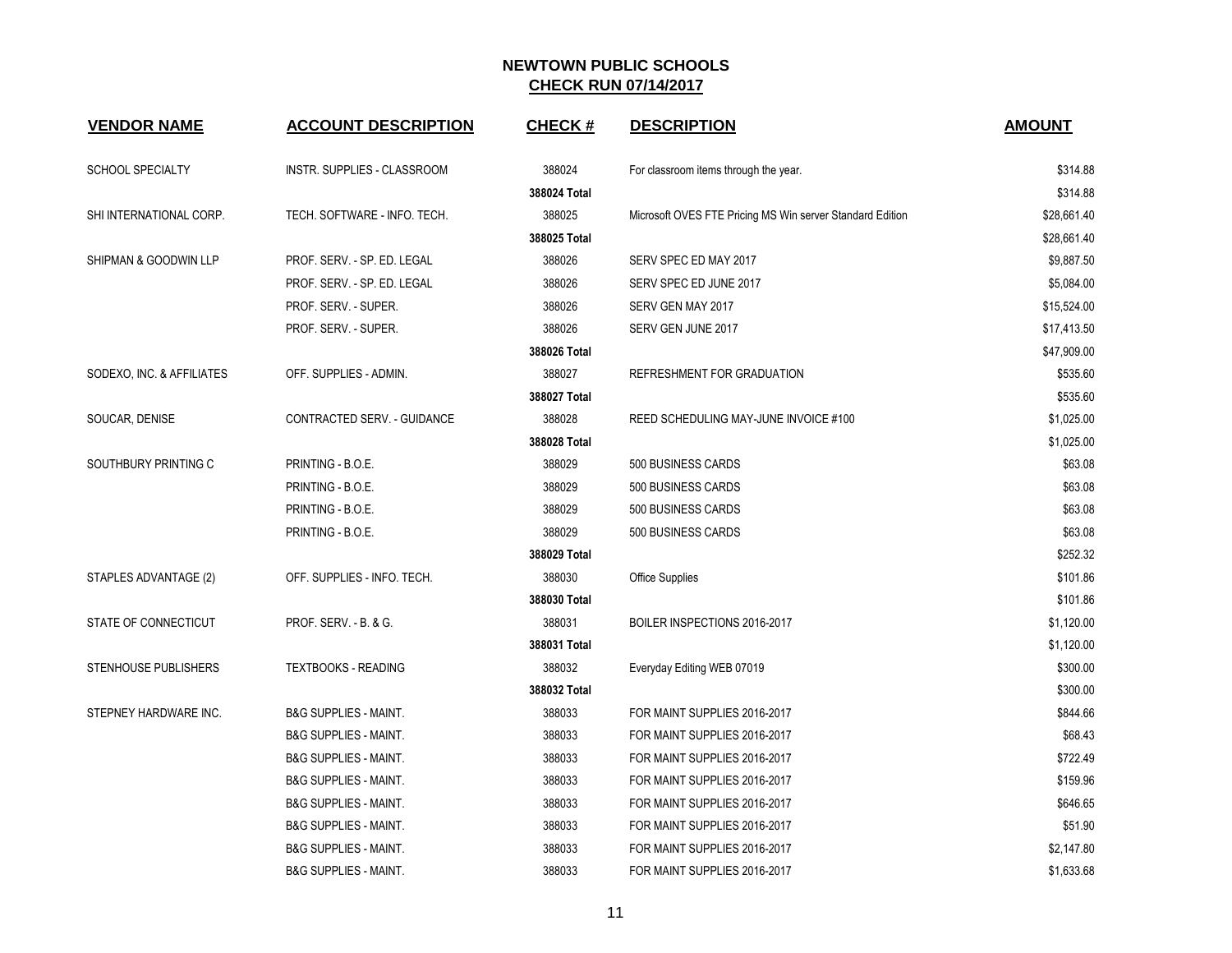| <b>VENDOR NAME</b>           | <b>ACCOUNT DESCRIPTION</b>       | <b>CHECK#</b> | <b>DESCRIPTION</b>               | <b>AMOUNT</b> |
|------------------------------|----------------------------------|---------------|----------------------------------|---------------|
| STEPNEY HARDWARE INC.        | <b>B&amp;G SUPPLIES - MAINT.</b> | 388033        | FOR MAINT SUPPLIES 2016-2017     | \$415.22      |
|                              | <b>B&amp;G SUPPLIES - MAINT.</b> | 388033        | FOR MAINT SUPPLIES 2016-2017     | \$39.99       |
|                              |                                  | 388033 Total  |                                  | \$6,730.78    |
| STEWART & STEVENSON POWER    | <b>EMERGENCY REPAIRS - RIS.</b>  | 388034        | <b>PRODUCTS PARTS &amp; SERV</b> | \$727.47      |
|                              |                                  | 388034 Total  |                                  | \$727.47      |
| <b>SUPPLYWORKS</b>           | B. & G. REPAIRS - M.S.           | 388035        | SINKS FOR BATHROOMS - NMS        | \$510.75      |
|                              |                                  | 388035 Total  |                                  | \$510.75      |
| <b>TEACHER'S DISCOVERY</b>   | INSTR. SUPPLIES - WORLD LANG.    | 388036        | SPANISH INCENTIVES FOR IMMERSION | \$119.68      |
|                              |                                  | 388036 Total  |                                  | \$119.68      |
| TOM'S SERVICE LLC            | <b>REPAIRS - CAFETERIA</b>       | 388037        | CONTROL BOARD                    | \$2,752.88    |
|                              | <b>REPAIRS - CAFETERIA</b>       | 388037        | LABOR 3HR                        | \$240.00      |
|                              | REPAIRS - CAFETERIA              | 388037        | <b>FREIGHT</b>                   | \$20.00       |
|                              |                                  | 388037 Total  |                                  | \$3,012.88    |
| <b>UBERTI, ANNE</b>          | OTHER SUPPLIES - STAFF DEVELOP.  | 388038        | THE INNOVATOR S MINDSET BOOK     | \$20.20       |
|                              |                                  | 388038 Total  |                                  | \$20.20       |
| <b>WELLSPRING FOUNDATION</b> | TUITION - OUT-OF-DISTRICT        | 388039        | OT SERVICES SW NOV-JUNE          | \$325.00      |
|                              | TUITION - OUT-OF-DISTRICT        | 388039        | OT SERVICES FOR AR               | \$305.00      |
|                              |                                  | 388039 Total  |                                  | \$630.00      |
| <b>PRIVATE</b>               | TUITION - OUT-OF-DISTRICT        | 388040        | TUITION - OUT-OF-DISTRICT        | \$17,600.00   |
|                              |                                  | 388040 Total  |                                  | \$17,600.00   |
| CARROLL, MEGAN               | <b>TUITION REIMBURSEMENT</b>     | 388041        | <b>B TUITION SPRING 2017</b>     | \$1,104.42    |
|                              |                                  | 388041 Total  |                                  | \$1,104.42    |
| CONNORS, JENNA               | <b>TUITION REIMBURSEMENT</b>     | 388042        | <b>B TUITION SPRING 2017</b>     | \$2,208.82    |
|                              |                                  | 388042 Total  |                                  | \$2,208.82    |
| DREGER, KAREN                | TUITION REIMBURSEMENT            | 388043        | <b>B TUITION SPRING 2017</b>     | \$2,208.82    |
|                              |                                  | 388043 Total  |                                  | \$2,208.82    |
| FOX, ANITA                   | <b>TUITION REIMBURSEMENT</b>     | 388044        | <b>B TUITION SPRING 2017</b>     | \$2,208.82    |
|                              |                                  | 388044 Total  |                                  | \$2,208.82    |
| <b>GENDREAU, ROBERT</b>      | TUITION REIMBURSEMENT            | 388045        | <b>B TUITION SPRING 2017</b>     | \$2,208.82    |
|                              |                                  | 388045 Total  |                                  | \$2,208.82    |
| <b>GEORGE, STEVE</b>         | TUITION REIMBURSEMENT            | 388046        | <b>B TUITION SPRING 2017</b>     | \$2,208.82    |
|                              |                                  | 388046 Total  |                                  | \$2,208.82    |